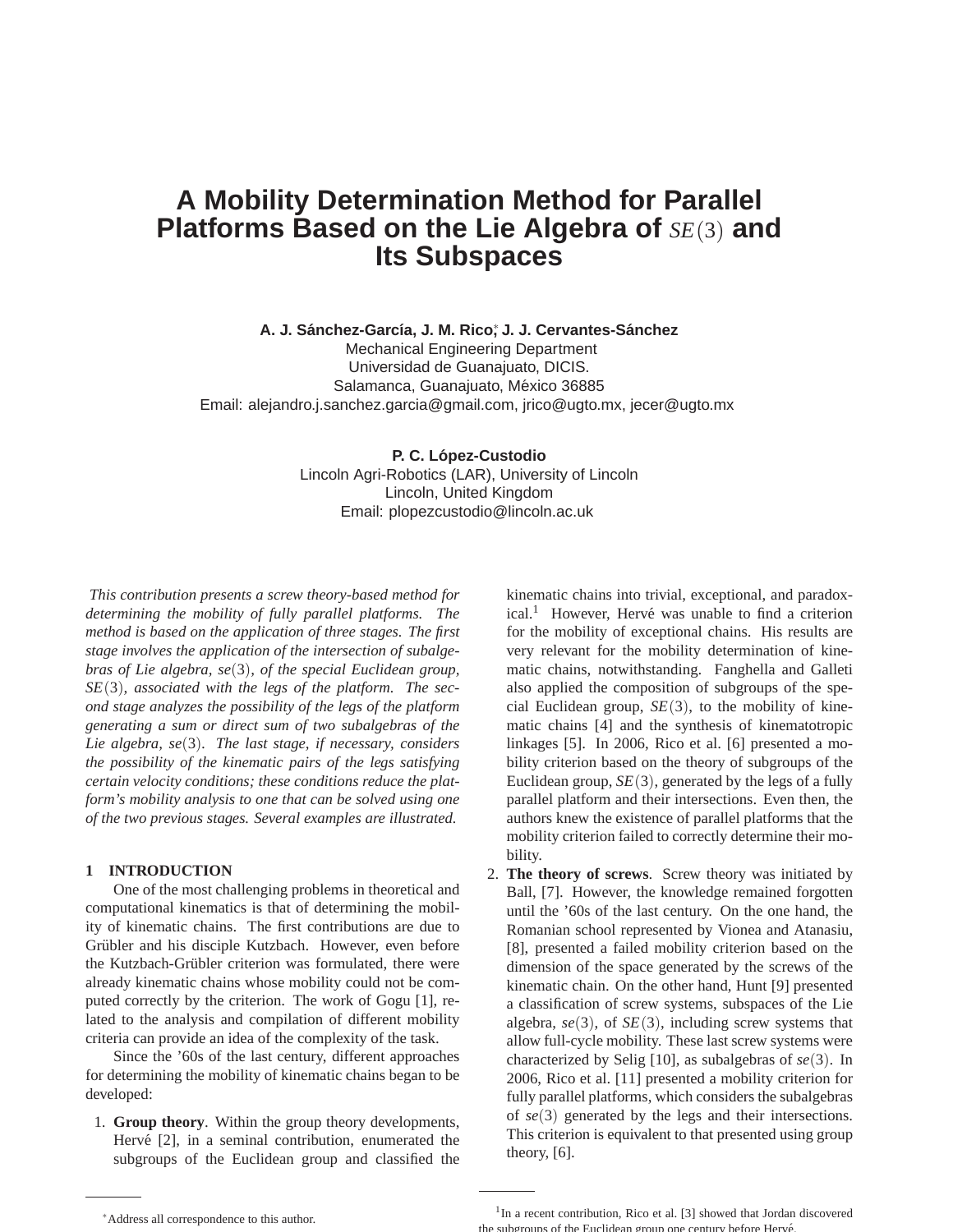In this contribution, only two of the most relevant mobility criteria developed in the last fifteen years are considered:

- 1. Huang and his coworkers [12–15] developed a mobility criterion based on the subspace of reciprocal screws to the subspace generated by the screws that represent the kinematic pairs of a kinematic chain under consideration. However, the subspace of reciprocal screws is determined in a particular position, and the subspace and its dimension may change with a change of the position. For example, Huang and Ge [13] successfully applied their method to the Sarrus linkage; however, the same method determines, incorrectly that a Sarrus-like linkage presented by Rico et al. [16] has mobility 1 while it is actually a structure.
- 2. Yang and his coworkers [17–22] developed a method for the synthesis of kinematic chains, including parallel platforms, that also determines their mobility. At first sight, Yang's method uses neither group theory nor screw theory. Yang and his coworkers employ structural units formed by open chains, denoted by SOCs. These SOCs can be connected in a serial or parallel fashion. From these SOCs it is possible to obtain the matrix of position and orientation characteristics, POC. This matrix indicates the translation and rotation independent and dependent "elements". The intersection of the POC matrices requires 6 linear rules or criteria for rotational elements, and 6 linear rules or criteria for translational elements, [21]. Besides, the POC matrix composition requires 2 linear rules or criteria, and 1 nonlinear rule or criterion for translational elements, [22].

Finally, Yang and his coworkers published a book, [20]. In such contribution, the authors indicate that serial chains require 8 linear and symbolic operation rules and 2 non-linear criteria; while parallel linkages require 12 linear and symbolic operation rules and 2 non-linear criteria. Yang et al. [20,21] compare these number of rules or criteria with the number of conditions employed by Fanghella and Galletti [4, 5] who, as indicated by Yang et al. [23], employed 107 rules for the composition of subgroups. It can be implied that Yang's method is, at its core, an application of group theory. However, it seems that Yang and his coworkers are not aware that employing the Lie algebra, *se*(3), of the special Euclidean group,  $SE(3)$  —isomorphic to the screw algebra— it is possible to avoid the 107 rules of Fanghella and Galletti, and also and the 22 criteria proposed by Yang and his coworkers.

It is important to note that any local mobility criterion can, in general, only determine the mobility in a neighborhood of the kinematic chain in the analyzed position. The mere existence of kinematotropic linkages is proof of that. The method proposed in this paper provides the correct solution for fully parallel platforms, where there is no bracing between the legs, the analyzed position is not singular and no "paradoxical" linkage, as defined by Hervé, [2], is part of the parallel platform. Under these circumstances, the approach presented in this contribution provides the correct mobility of a wide range of configurations of fully parallel platforms. The approach uses only solid mathematical foundations from screw algebra.

The main contribution of this work is to present, a method based on screw theory, isomorphic to the Lie algebra *se*(3) of *SE*(3), that in three seamless stages, **correctly computes** the mobility of the great majority of fully parallel platforms. The method can be programmed using standard computer algebra programs. Unlike the methods reviewed in this section, the method developed here requires neither the analysis of reciprocal screws nor the use of a large number of conditions and definitions, other than those well established in spatial kinematics and screw theory.

This paper is structured as follows. Section 2 explains the details of each of the three steps of the method proposed in this paper. Section 3 presents a parallel platform whose mobility can be correctly determined using the first step of the method that involves the intersection of the subalgebras and subspaces of *se*(3) generated by the platform's legs. Section 4 presents three examples of parallel platforms whose legs generate a sum of subalgebras of *se*(3). Their mobility can be determined from the intersection of those sums. Section 5 presents a parallel platform whose legs contain closed loops. The kinematic analysis of these loops yields velocity conditions that allow mobility computations to be solved using one of the two previous steps. Finally, some conclusions are drawn in Section 6.

## **2 FUNDAMENTALS OF THE METHOD**

The main fundamentals of the method for determining the mobility of fully parallel platforms proposed in this contribution, without indicating the details, will be presented in this section. As it was delineated in the abstract, the method has three stages:

- 1. **Stage I** of the method analyzes fully parallel platforms whose mobility can be explained and computed using simple mathematical structures associated with the screws of the serial connector chains, or legs. These legs connect the fixed and moving platforms. Usually, these mathematical structures are **subalgebras** of *se*(3), the Lie algebra of the Euclidean group, *SE*(3). However, in a few cases, the mathematical structures associated with the serial connector chains, or legs, that connect the fixed and moving platforms might be only subspaces of *se*(3). This stage of the method has been already presented, with new small corrections, since 2003, see Aguilera [24], Rico et al. [6] and [11]. However, even then, it was recognized that this stage was not able to determine the mobility of a large number of parallel platforms. For example, those presented by Huang and Li [25] and [26].
- 2. **Stage II** of the method analyzes fully parallel platforms where the screws of the serial connector chains, or legs, are the sum, direct or not, of two subalgebras of *se*(3) the Lie algebra of the Euclidean group,  $SE(3)$ . These mathematical structures are denominated **screw systems**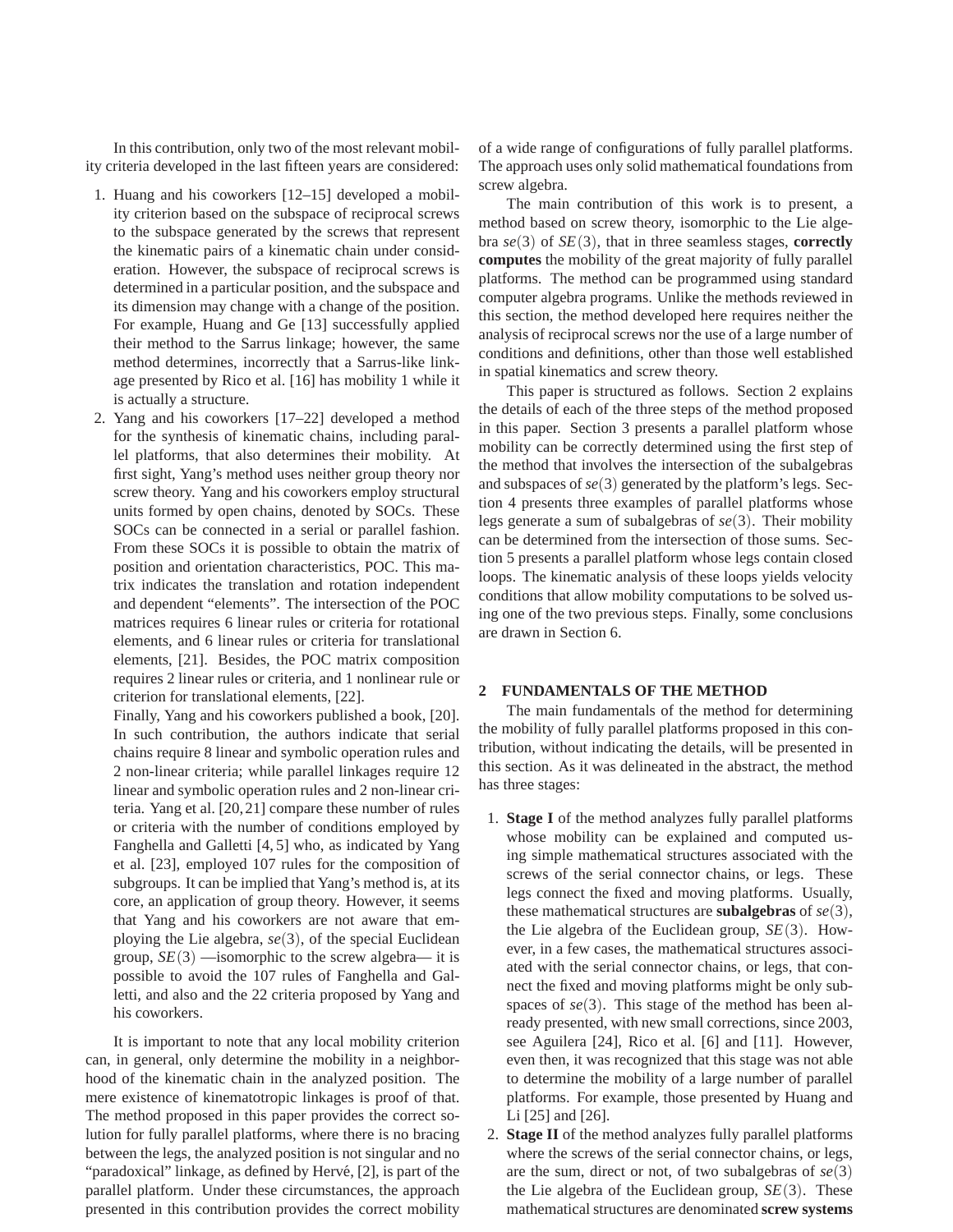**of locally constant rank** and share many of the properties of the subalgebras of *se*(3), the Lie algebra of the Euclidean group,  $SE(3)$ . Considering the intersection of these mathematical structures, this stage can explain and compute the mobility of a far larger group of fully parallel platforms than those successfully considered using only the first step. The details of this stage were presented since 2006, in Tadeo-Chavez and Pérez-Soto [27], Rico et al. [28], or Tadeo-Chávez [29]. However, the focus of these publications was the kinematic synthesis of fully parallel platforms.

3. **Stage III** of the method analyzes fully parallel platforms with serial connector chains, or legs, that either contain closed chains, or have parallel revolute or helical pairs. When the screws of these serial connector chains satisfy certain velocity conditions, the mathematical structures associated with the screws of the serial connector chain can be reduced to either a subalgebra or screw systems of locally constant rank. **The velocity conditions** are usually obtained by solving the velocity analysis of closed chains or by making the sum of angular velocities of revolute or helical joints with parallel axes equal to zero. Then, it is possible to explain and compute the mobility of these parallel platforms using the processes indicated either in the first or second stage. With this third step, it is possible to compute the mobility of even a greater group of fully parallel manipulators. Some details of this approach were illustrated in Tadeo-Chávez et al. [30] and Pérez-Soto [31]. Similarly, the focus of these publications was the kinematic synthesis of fully parallel platforms.

In this contribution, we present several examples that illustrate how stages II and III compute the mobility of parallel platforms. These computations were impossible using the techniques of stage I. The three stages must work iteratively; namely, after applying stage III, the results must be reanalyzed using the techniques developed in stages I or II.

# **3 Parallel platforms whose mobility can be determined using stage I of the method**

This section presents a parallel platform whose mobility can be computed by the intersection of subalgebras and vector spaces of *se*(3) associated with the platform's legs. Since this stage was discussed in great detail in Aguilera [24], Rico et al. [6, 11], only one example, which requires a modification of a definition in those manuscripts, is presented.

#### **3.1 Parallel platform RRPS-2RPU**

Figure 1 shows the parallel platform proposed by Alvarez-Pérez [32] as a possible alternative to rehabilitation therapy performed by skilled health workers. The application of the Kutzbach-Grübler criterion indicates that the platform has 2 DOF.

This platform has three connecting serial chains. The first one has an RRPS topology, while the remaining two

legs have an RPU topology. The fixed and moving platforms are indicated by the numbers 1 and 11. The coordinate system *OXYZ* is rigidly attached to the fixed platform with its origin, *O*, located at the center of the equilateral triangle formed by  $A_1$ ,  $E_2$ , and  $E_3$ . Point  $P$  is located along the common rotation axis of the revolute pairs that connect the moving platform with the second and third legs. Its position vector with respect to the coordinate system in figure 1 is  $\vec{r}_P = (0, 100, 0)^T.$ 



Fig. 1. The parallel platform proposed by Álvarez-Pérez, [32].

The architecture of the RRPS leg is shown on the left side of figure 2. The revolute axes associated with the points  $A_1$  and  $B_1$  are perpendicular and, together with the prismatic pair and the spherical joint located at point *D*1, form a mechanical generator of the complete Lie algebra *se*(3). In the remainder of the contribution, whenever there is no possibility of confusion, the points will be used also to indicate the corresponding kinematic pairs. The subscripts of the points or kinematic pairs indicate the platform's leg number.



Fig. 2. The geometry of the connecting chains, R-R-P-S, and R-P-U.

The RPU architecture of leg 2 is shown on the right-hand side of figure 2. These characteristics are also valid for leg 3. The axis associated with the revolute joint located at point *E<sup>i</sup>* and the axis of the first revolute pair of the Hooke joint with center at point  $G_i$  are parallel to the *Y*-axis. The direction of the prismatic pair,  $\hat{u}_{8_i}$ , is located in the plane *X* − *Z*, this result is also valid for the third leg. Finally, the rotation axis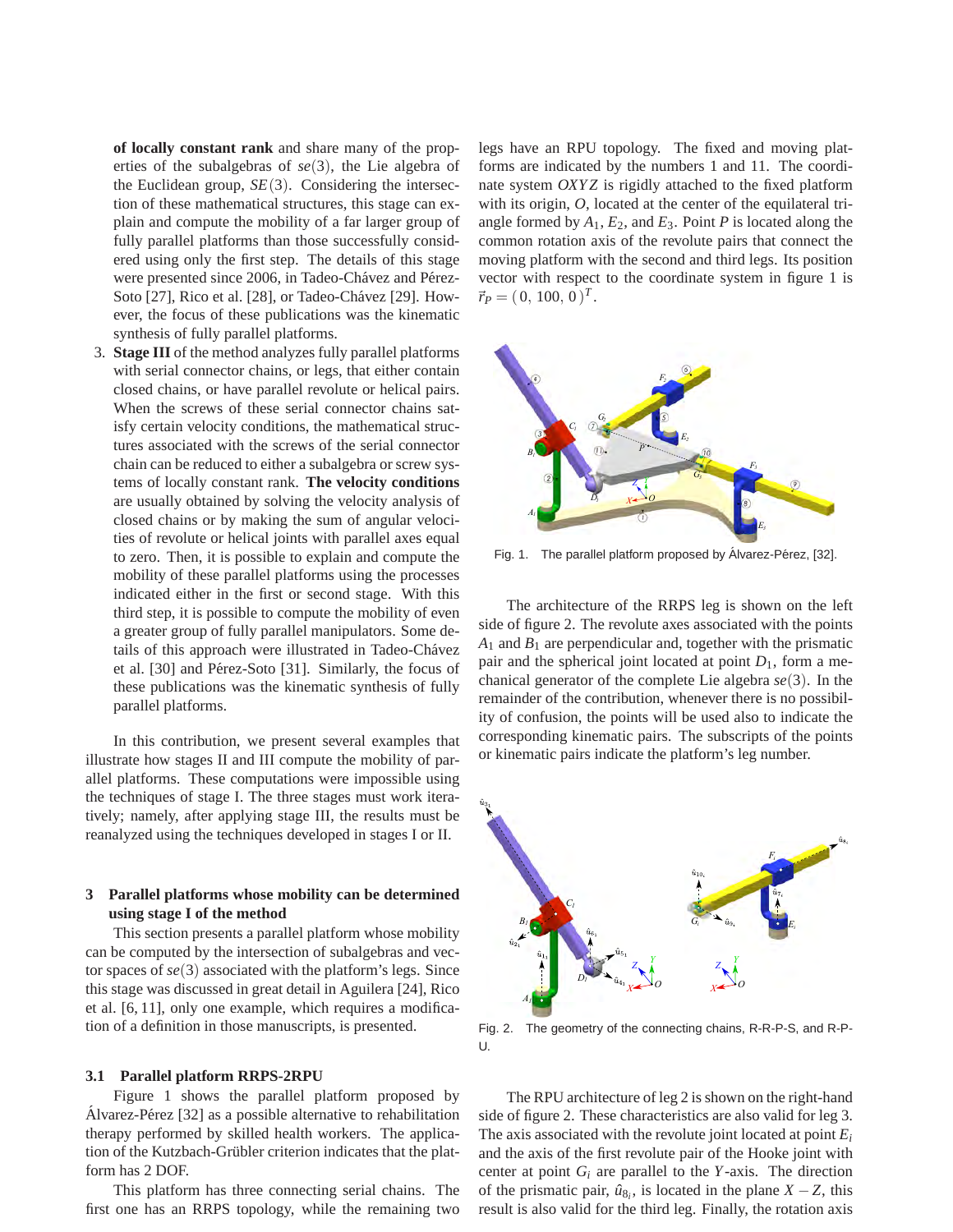of the second revolute that forms the Hooke joint located at  $G_i$  is parallel to the unit vector  $\hat{u}_{9_i}$ . Furthermore, the last revolutes that form the Hooke joints, for the second and third legs, are coaxial.

The screws coordinates, reference points of the kinematic pairs of each connecting chain, and the corresponding Jacobian matrices are given now. The nomenclature follows figure 2 and the subscript, in the points and the Jacobian matrices, indicates the leg number. The rest of the paper will follow this convention.

3 ;

1

 .

For leg 1. 
$$
A_1 = (\frac{400}{\sqrt{3}}, 20, 0), ^1\frac{6}{3}, B_1 = (\frac{400}{\sqrt{3}}, 170, 0), ^2\frac{6}{3}
$$
  
\n $C_1, ^3\frac{64}{3}; D_1 = (100\sqrt{3}, 120, -100), ^{4a}\frac{6}{3}^{11a}, ^{4b}\frac{6}{3}^{11b}, ^{4c}\frac{6}{3}^{11c}$   
\n
$$
\begin{bmatrix}\n0 & \frac{\sqrt{3}}{2} & 0 & 0 & -1 & 0 \\
1 & 0 & 0 & 1 & 0 & 0 \\
0 & -\frac{1}{2} & 0 & 0 & 0 & -1 \\
0 & -85 & \frac{\sqrt{2}}{4} & 100 & 0 & -120 \\
0 & \frac{200}{\sqrt{3}} & \frac{1}{\sqrt{2}} & 0 & 100 & 100\sqrt{3} \\
\frac{400}{\sqrt{3}} & -85\sqrt{3} & \frac{\sqrt{6}}{4} & 100\sqrt{3} & 120 & 0\n\end{bmatrix},
$$

**For leg 2.**  $E_2 = (-\frac{200}{\sqrt{3}}, 20, 200), ^5$  \$<sup>6</sup>;  $F_2$ , <sup>6</sup> \$<sup>7</sup>;  $G_2 = (\frac{100}{\sqrt{3}}, 120, 100),$ <sup>7*a*</sup> \$<sup>11*a*</sup>;<sup>7*b*</sup> \$<sup>11*b*</sup>.

**For leg 3.**  $E_3 = (-\frac{200}{\sqrt{3}}, 20, -200), ^8 \$^9; F_3, ^9 \$^{10};$  $G_3 = \left(-\frac{100}{\sqrt{3}}, 120, -100\right), \frac{10a \cancel{3}^{11a}}{10b \cancel{3}^{11b}}.$  $J_2=$  $\sqrt{ }$  0 0 0  $-\frac{1}{2}$ 1 0 1 0 0 0 0  $-\frac{\sqrt{3}}{2}$  $-200 - \frac{\sqrt{3}}{2} - 100 - 60\sqrt{3}$ 0 0 0 0  $-\frac{200}{\sqrt{3}}$  $\frac{1}{2}$   $\frac{100}{\sqrt{3}}$  60 1  $, J_3=$ f 0 0 0  $\frac{1}{2}$ 1 0 1 0 0 0 0  $\frac{\sqrt{3}}{2}$ 200  $-\frac{1}{2}$  100 60 $\sqrt{3}$ 0 0 0 0  $-\frac{200}{\sqrt{3}}$  –  $\frac{\sqrt{3}}{2}$  -  $\frac{100}{\sqrt{3}}$  - 60

It should be noted that  $[J_i]$  represents the column space of  $J_i$ ; namely, the vector space spanned or generated by the columns of the matrix. This convention will be used for the rest of the paper.

The screw system given by the columns of the Jacobian matrix  $J_1$  is the mechanical generator of the whole Lie algebra  $se(3)$ , of  $SE(3)$ . Thus, the dimension of the column space of the Jacobian matrix  $J_1$ , i.e. its rank, is equal to 6. Similarly, it can be proved that the dimension of the column space generated by the Jacobian matrices  $J_2$  and  $J_3$  is equal to 4. Moreover, by computing the intersection of the column spaces of these Jacobian matrices it follows that

$$
[J_2] \cap [J_3] = [J_2] = [J_3] = \mathbf{V}_T^{m/f}.
$$
 (1)

Therefore, these column spaces are equal and they are not the mechanical generator of any subalgebra of *se*(3), they only form a vector subspace, denoted by  $\mathbf{V}^{m/f}_T$ *T* .

The next step is to determine the common closure algebra,  $A_{G^*}^{m/f}$ , associated with all the infinitesimal mechanical liaisons,<sup>2</sup>  $\mathbf{V}^{m/f}_i$  $j_j^{m_j} j = 1, 2, 3$ , or connections, associated with the legs. In this platform, the closure algebra of all legs is *se*(3):

$$
\mathbf{A}_{G^*}^{m/f} = \mathbf{A}_1^{m/f} = se(3) \tag{2}
$$

Furthermore, for this parallel platform the subspace  $V_T^{m/f}$  $T^{m/J}$  is obviously contained in  $\mathbf{A}_{G^*}^{m/f} = se(3)$ :

$$
\mathbf{V}_T^{m/f} < \mathbf{A}_{G^*}^{m/f} \tag{3}
$$

Thus, stage I of the method identifies the parallel platform as a trivial of Tanev's type. Moreover, its mobility *F* can be determined using the following equation, see Rico et al. [11]:

$$
F = dim(\mathbf{V}_T^{m/f}) = 4
$$
 (4)

Stage I of the method shows that the subspace  $V_T^{m/f}$  $T^{m/J}$  generated by the columns of the Jacobian matrices  $J_2$  or  $J_3$  represents the relative motion of the moving platform relative to the fixed platform. Rico et al. [6, 11] concluded that this is a trivial parallel platform Tanev's type with four degrees of freedom given by a planar motion in the plane  $X - Z$ , namely,  $g_{\hat{u}_j}$ , followed by a rotation around a fixed axis that passes through points  $G_{2b}$  and  $G_{3b}$ . *In Rico et al.* [6, 11] it was as*sumed that a trivial parallel platform Tanev's type could only have one leg generating the subspace. This example shows that it is possible to have more than one leg generating the subspace.*

## **4 Parallel platforms whose mobility can be determined using stage II of the method**

This section presents two examples of parallel platforms whose mobility is computed by determining the sum of subalgebras, of *se*(3), associated with some of the legs of the platform.

#### **4.1 Parallel platform RRPU-2RPU**

The parallel platform shown in figure 3 is an improvement of the one proposed by Álvarez-Pérez [32], and analyzed in section 3.1, where the spherical pair that connects links 11 and 4 in figure 1 is replaced by a Hooke joint located at point  $D_1$ . The application of the Kutzbach-Grübler criterion indicates that the platform has 1 DOF.

<sup>&</sup>lt;sup>2</sup>The infinitesimal mechanical liaisons is the subspace generated by all the screws that belong to a serial connection chain, while the closure algebra is the smallest subalgebra that contains the corresponding infinitesimal mechanical liaisons, for additional details see Rico et al. [16].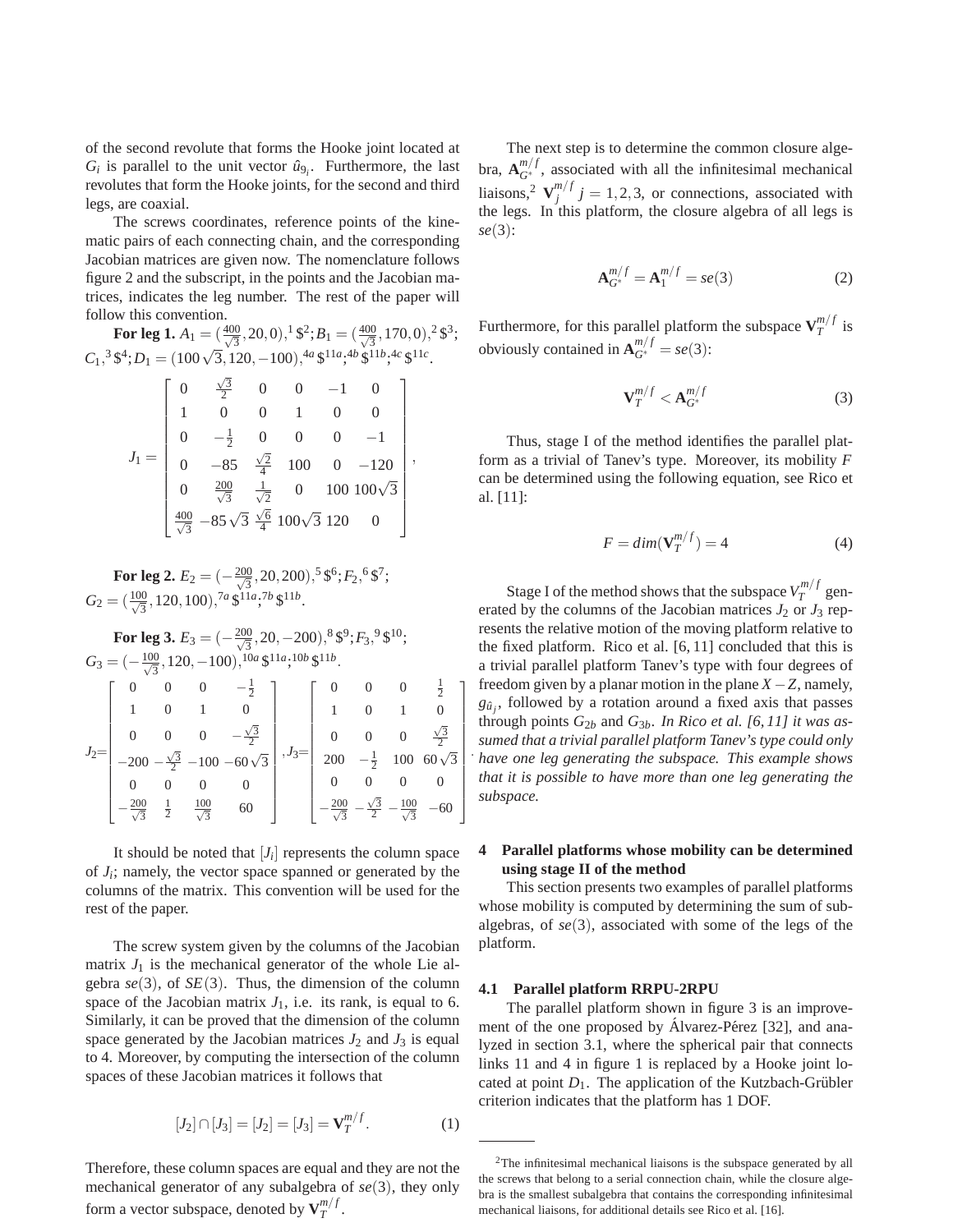The platform has three legs. The first one has an RRPU topology, while the remaining two legs have an RPU topology. The fixed and moving platform are indicated by the numbers 1 and 12. The coordinate system *OXYZ* is rigidly attached to the fixed platform and the origin, *O*, is located at the center of the equilateral triangle formed by  $A_1$ ,  $E_2$ , and *E*3. Finally, point *P* is attached to the moving platform and it is located along the common axis of the last revolute axes of legs 2 and 3.



Fig. 3. Parallel Platform with three legs RRPU-2RPU.

The architecture of the RRPU leg is shown on the left side of figure 4. The axis of the revolute joint located at points *A*1, *B*1, and the axis of the first revolute pair of the Hooke joint with center at  $D_1$  are parallel and their direction is that of  $\hat{u}_{1}$ ; i.e. parallel to the *Z*-axis. The direction of the prismatic pair,  $\hat{u}_{2_1}$ , is parallel to the *XZ* plane. Finally, the axis of the second revolute joint that forms the Hooke joint with center at  $D_1$ , remains parallel to the *Y*-axis.

The architecture of the second leg RPU is shown on the right-hand side of figure 4. These characteristics are the same as those indicated in the platform of section 3.1.



Fig. 4. The topology of the connecting chains R-R-P-U and R-P-U.

The screws coordinates, reference points of the kinematic pairs of each connecting chain, and the corresponding Jacobian matrices are given now. The nomenclature follows figure 3.

**For leg 1.**  $A_1 = (\frac{400}{\sqrt{3}}, 30, 0), ^1$  \$<sup>2</sup>;  $B_1 = (\frac{400}{\sqrt{3}}, 100, 50),$  $^{2}\$^{3};C_{1},^{3}\$^{4};D_{1}=(80\sqrt{3},150,0),^{4}\$^{5};^{5}\$^{12}.$ 

|  |     |            |               | $-100 \frac{\sqrt{3}}{2} -150$<br>$\frac{400}{\sqrt{3}}$ 0 80 $\sqrt{3}$ |               |  |
|--|-----|------------|---------------|--------------------------------------------------------------------------|---------------|--|
|  | 400 | $\sqrt{3}$ |               |                                                                          |               |  |
|  |     |            | $\frac{1}{2}$ |                                                                          | $\mathcal{R}$ |  |

**For leg 2.**  $E_2 = (\frac{-200}{\sqrt{3}})$  $\frac{00}{3}$ , 20, 200),<sup>1</sup> \$<sup>6</sup>;  $F_2$ , <sup>6</sup> \$<sup>7</sup>;  $G_2 = (-40\sqrt{3}, 150, 120), ^{0.95}$ <br>  $G_2 = 0.40$ **For leg 3.**  $E_3 = (\frac{-200}{\sqrt{3}})$  $\frac{00}{3}$ , 20, -200),<sup>1</sup> \$<sup>9</sup>;  $F_3$ , <sup>9</sup> \$<sup>10</sup>;  $G_3 = (-40\sqrt{3}, 150, -120), ^{10}$ \$<sup>11</sup>;<sup>11</sup>\$<sup>12</sup>.

|  | $0 \qquad 0 \qquad \qquad 0$                                  |                 |  |                                                            | $0 \mid 0$                   |
|--|---------------------------------------------------------------|-----------------|--|------------------------------------------------------------|------------------------------|
|  |                                                               | $\overline{0}$  |  | $1 \quad \Box$                                             |                              |
|  |                                                               |                 |  |                                                            |                              |
|  | 0 0 0   -1<br>-200 - $\frac{1}{2}$ -120   -150                |                 |  |                                                            | 200 $-\frac{1}{2}$ 120   150 |
|  |                                                               | $ -40\sqrt{3} $ |  |                                                            | 0   $40\sqrt{3}$             |
|  | $-\frac{200}{\sqrt{3}} \frac{\sqrt{3}}{2}$ -40 $\sqrt{3}$   0 |                 |  | $\frac{1}{\sqrt{3}} - \frac{\sqrt{3}}{2} - 40\sqrt{3}$   0 |                              |

.

In this section, the red dashed vertical lines indicate the separation of the Jacobian matrices in two parts; each of one forms a subalgebra.

It can be shown that the dimension of the column space, or rank, of  $J_2$  and  $J_3$  is 4. However, the screw systems associated with these legs are not the mechanical generators of any subalgebra of the Lie algebra, *se*(3). Furthermore, the screw systems associated with  $J_2$  and  $J_3$  represent the same subspace  $V_2$ . Similarly, the dimension of the column space or rank of  $J_1$  is 5, and since there is no subalgebra of  $se(3)$ of dimension 5 the screw system associated with  $J_1$  is also a subspace  $V_1$ . Moreover  $V_2 < V_1$ .

Since the screw systems associated with the three legs are not the mechanical generators of a subalgebra of the Lie algebra, *se*(3), stage I of the method is unable to determine the mobility of the platform. However, stage II of the method determines that subspace  $V_2$  is the direct sum of two subalgebras  $g_j \oplus r_{G_i}$  of  $se(3)$ . The first subalgebra  $g_j$  represents the general planar motion in a plane perpendicular to the *Y*axis. This subalgebra is generated by the three first columns of the Jacobian matrices  $J_2$  and  $J_3$ . The second subalgebra,  $r_{G_{i_b}}$ , represents a rotation around the axis intersecting points  $G_{2b}$  and  $G_{3b}$ . The screw that generates subalgebra  $r_{G_{i_b}}$  is located in the fourth column of both Jacobian matrices  $J_2$  and *J*3.

Similarly, stage II of the method determines that subspace  $V_1$ , associated with the first leg, is the direct sum of two subalgebras  $x_k \oplus r_{D_1}$ . The first subalgebra,  $x_k$  represents the subalgebra of Schönflies motions with rotation about the *Z*-axis. This subalgebra is generated by the first four columns. The second subalgebra  $r_{D_{1_b}}$  represents a rotation around an axis parallel to the *Y*-axis intersecting point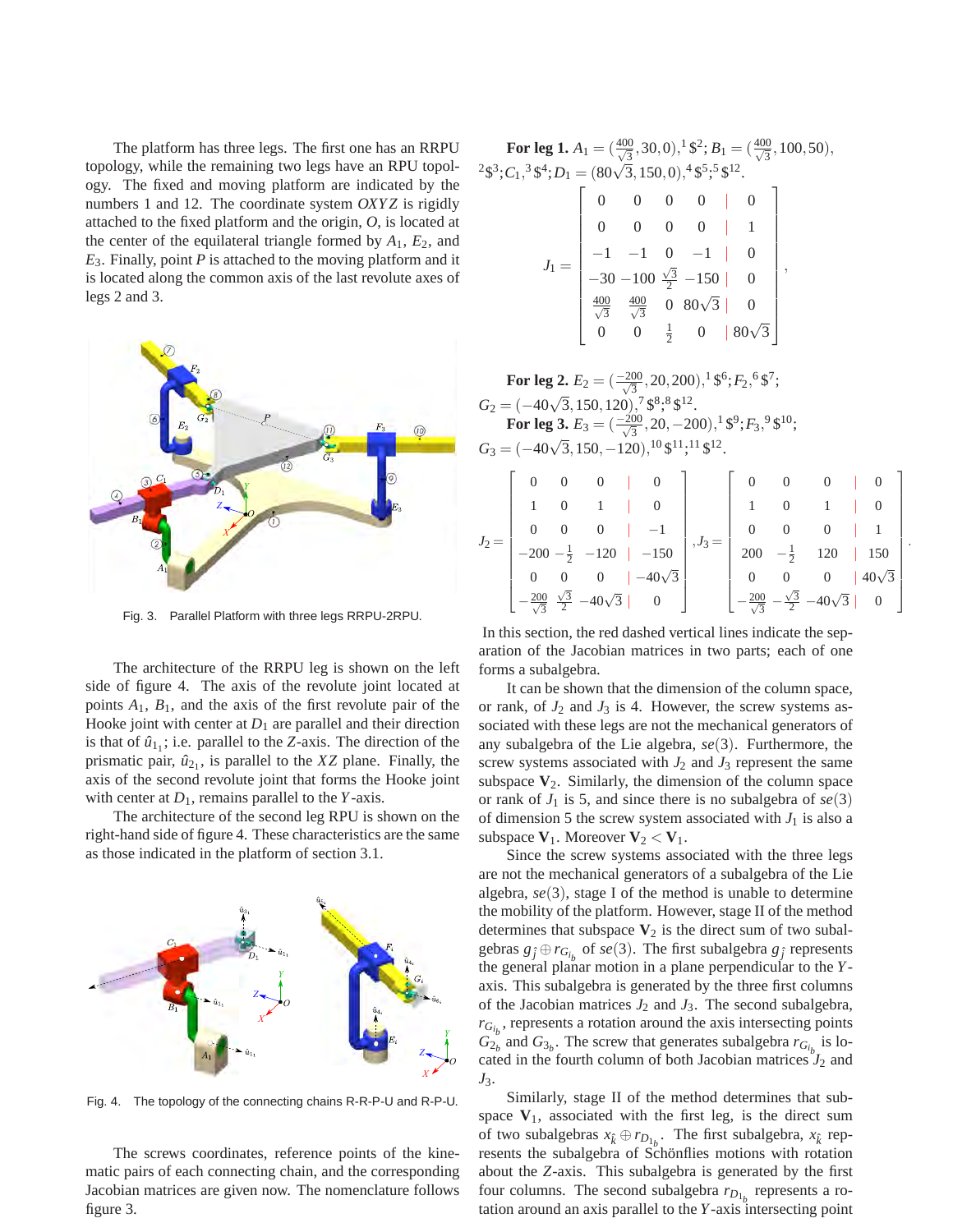*D*1. The screw that generates this last subalgebra is located in the fifth column of the Jacobian matrix  $J_1$ .

Stage II of the method computes the intersection of the subspaces associated with the Jacobian matrices of the legs

$$
\left[J_n^{m/f}\right] = \bigcap_{i=1}^3 \left[J_i^{m/f}\right] = [J_1] \cap [J_2] \cap [J_3] = [J_2] = [J_3] = \mathbf{V}_2
$$
\n(5)

The intersection of subspaces provides the motion of the moving platform relative to the fixed platform. It is the column space of the matrix  $J_n^{m/f}$  denoted  $\left[J_n^{m/f}\right]$ . It represents a planar translation in the plane *XZ* together with rotations around the *X* and *Y*-axes. Further, it can be proved that the mobility of the parallel platform is given by

$$
F = \dim [J_n^{m/f}] = \text{rank } J_n^{m/f} = \text{rank } (J_2) = \text{rank } (J_3) = 4 \tag{6}
$$

The characteristics of this platform are similar to that of the previous section; i.e. a trivial platform of Tanev's type. However, in this case, none of the legs generate a subalgebra, but the first connecting chain generates a screw system of locally constant rank that contains the screw system of the remaining two serial chains. Furthermore, legs 2 and 3 generate the same screw system.

## **4.2 Parallel Platform 4-RRUR.**

The 4-RRUR parallel platform shown on the right side of figure 5 was proposed by Fang and Tsai, [33]. The platform has 4 legs with the same topology indicated on the left side of figure 5. The kinematic joints located at the corresponding point *C* of each leg are Hooke joints that can be replaced by two intersecting revolute pairs whose directions are perpendicular. The platform has 18 links and 20 revolute pairs. The application of the Kutzbach-Grübler criterion indicates that the platform has 2 DOF. A Cartesian coordinate system *OXYZ* is attached to the fixed platform for reference purposes.



Fig. 5. The topology of the *i*-th leg of a parallel platform R-R-U-R and the complete platform. The leg illustrated corresponds to the third leg.

The characteristics of the kinematic pairs are:

- 1. The revolute joints located at points  $A_i$ , and  $B_i$ , and the first revolute joint of the Hooke joint at point *C<sup>i</sup>* are parallel, and its unit vector is given by  $\hat{u}_{1i}$ . The unit vectors  $\hat{u}_{1i}$  for legs 1 and 3 are parallel to the *Z*-axis; while the unit vectors  $\hat{u}_{1i}$  for legs 2 and 4 are parallel to the *X*-axis.
- 2. The direction of the second revolute joint of the Hooke joint at point  $C_i$ , represented by the unit vector  $\hat{u}_{2i}$ , is perpendicular to  $\hat{u}_{1_i}$  and also to  $\hat{u}_{3_i}$ , which is associated to the revolute joint located at  $D_i$ . It should be noted that the axes of these two revolute joints intersect at point *Q*.

Finally, point *Q* is assumed to be attached to the moving platform and it is used to represent the relative motion between the moving and the fixed platforms. Its position vector relative to origin *O* of the coordinate system *OXY Z* is given by  $\vec{r}_Q = (0, 150, 0)^T$ .

The screws coordinates, reference points of the kinematic pairs of each connecting chain, and the corresponding Jacobian matrices are given now. The nomenclature follows figure 5.

**For leg 1.**  $A_1 = (100, 20, 30), ^1$  \$<sup>2</sup>;  $B_1 = (120, 65, 0), ^2$  \$<sup>3</sup>;  $C_1 = (100, 110, 0), \frac{3}{5} \cdot \frac{4!}{5} \cdot \frac{4!}{5}$ ;  $D_1 = (0, 150, 0), \frac{5}{5} \cdot \frac{4!}{5}$ .

$$
J_1=\left[\begin{array}{ccccc}0&0&0&\frac{5}{\sqrt{29}}&\frac{3}{\sqrt{13}}\\0&0&0&-\frac{2}{\sqrt{29}}&\frac{2}{\sqrt{13}}\\1&1&1&0&0\\20&65&110&0&0\\-100&-120&-100&0&0\\0&0&0&-\frac{750}{\sqrt{29}}&-\frac{450}{\sqrt{13}}\end{array}\right],
$$

**For leg 2.**  $A_2 = (-30, 20, 100), 1, 8, 6, B_2 = (0, 65, 120),$  ${}^{6}\$^{7};C_2 = (0,110,100), {}^{7}\$^{8}; {}^{8}\$^{9};D_2 = (0,150,0), {}^{9}\$^{18}.$ 

|  |     |        |        |  | $\frac{1}{3}$                  |   |
|--|-----|--------|--------|--|--------------------------------|---|
|  |     |        |        |  |                                |   |
|  |     |        |        |  | $\frac{13}{50}$<br>$\sqrt{13}$ | , |
|  | 100 | $-120$ | $-100$ |  |                                |   |
|  | 20  | 65     | 10     |  |                                |   |

**For leg 3.**  $A_3 = (-100, 20, -30), \frac{1}{2} \, \frac{1}{2} \, \frac{10}{2}$ ;  $B_3 = (-120, 65, 0), \frac{1}{2} \, \frac{1}{2} \, \frac{10}{2}$ ;  $B_3 = (-120, 65, 0), \frac{1}{2} \, \frac{10}{2} \, \frac{10}{2}$  $10\frac{10}{12}$ ;  $C_3 = (-100, 110, 0),$ <sup>11</sup> \$<sup>12</sup>; <sup>12</sup>\$<sup>13</sup>;  $D_3 = (0, 150, 0),$ <sup>13</sup>\$ 18 .

$$
J_3=\left[\begin{array}{ccccc}0&0&0&|&-\frac{5}{\sqrt{29}}&-\frac{3}{\sqrt{13}}\\0&0&0&|&-\frac{2}{\sqrt{29}}&\frac{1}{\sqrt{13}}\\-1&-1&-1&|&0&0\\-20&-65&-110&|&0&0\\-100&-120&-100&|&0&0\\0&0&0&|&\frac{750}{\sqrt{29}}&\frac{450}{\sqrt{13}}\end{array}\right],
$$

**For leg 4.**  $A_4 = (30, 20, -100), 1\,9^{14}; B_4 = (0, 65, -120),$ <sup>14</sup>\$<sup>15</sup>;C<sub>4</sub> = (0,110, −100),<sup>15</sup> \$<sup>16</sup>;<sup>16</sup> \$<sup>17</sup>,D<sub>4</sub> = (0,150,0), <sup>17</sup>\$ 18 .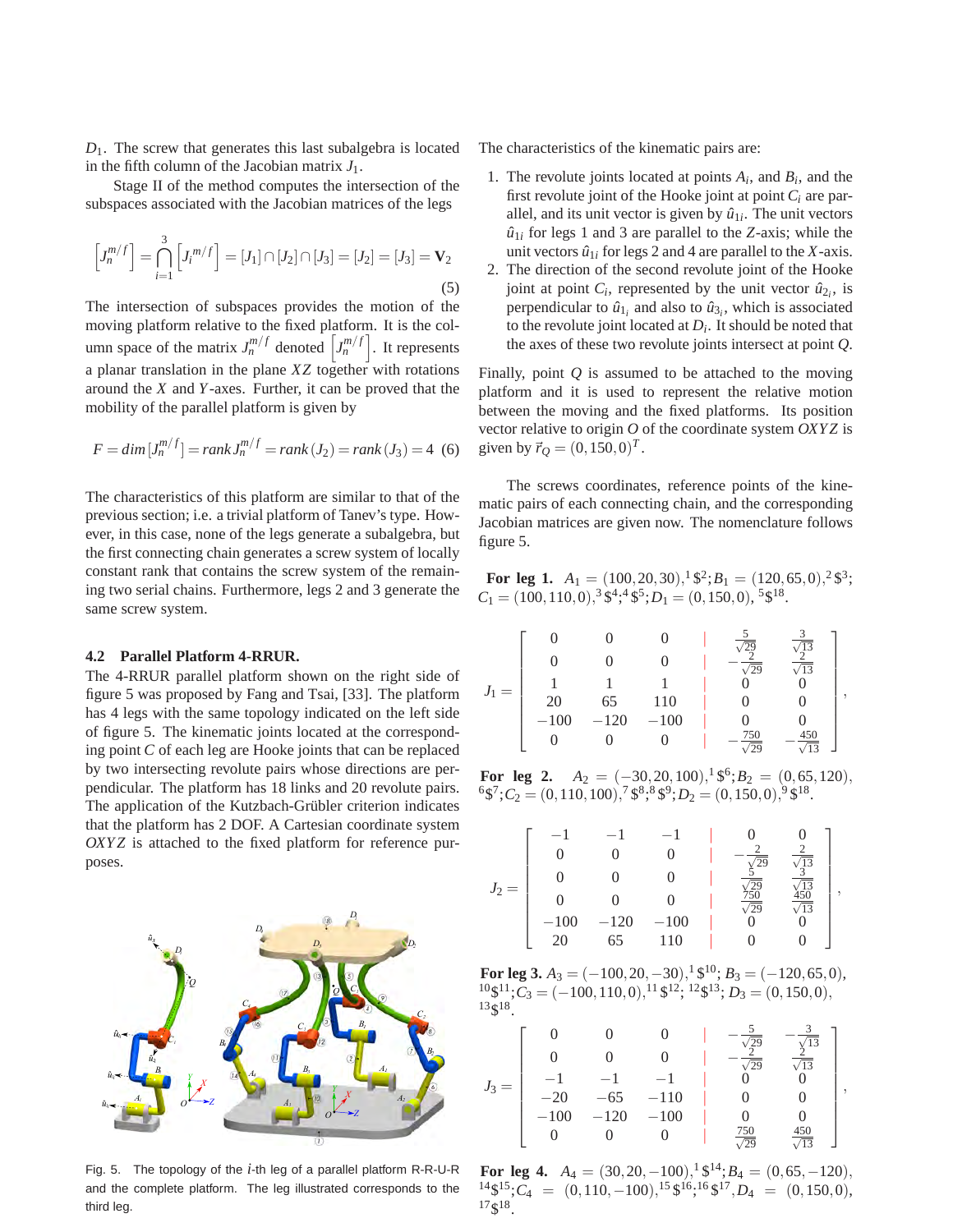

The rank of all the Jacobian matrices is equal to 5. Since there are no subalgebras of dimension 5 in *se*(3), none of the legs are the mechanical generators of any subalgebra of *se*(3). The matrices only generate a subspace of *se*(3). Hence, stage I of the method is unable to compute the mobility of the parallel platform.

Stage II of the method shows that the column space each of the Jacobian matrices is the non-direct sum of two subalgebras of *se*(3) and, as a consequence, the column space forms screw systems of locally constant rank.

- 1. The screws of the revolute joints located in  $A_i$ , and  $B_i$ , and the first revolute joint of the Hooke joint indicated by  $C_{ia}$ , are parallel to the unit vector  $\hat{u}_{1i}$  appear in the first three columns of the Jacobian matrix. These screws generate the subalgebra of planar displacements  $g_{\hat{u}_{1_i}}$  in a plane perpendicular to  $\hat{u}_{1_i}$ .
- 2. The screws associated with the second revolute of the Hooke joint indicated by *Cib* and the revolute located in  $D_i$  appear in the last two columns of the Jacobian matrix. These screws generate a subspace  $V_{2i}$  contained in the subalgebra *s<sup>Q</sup>* of spherical displacements around point *Q*.

The red dashed line, in the Jacobian matrices, "separates" the complete subalgebra from the subspace.

Therefore, the column space of each Jacobian matrix forms a non-direct sum  $g_{\hat{u}_{1_i}} + s_Q$ , since  $g_{\hat{u}_{1_i}} \cap s_Q \neq \emptyset$ . The linear complement for the subspace  $V_{2i}$  to generate the subalgebra  $s_Q$  is the screw of a revolute pair that passes through point *Q* and its direction is parallel to the unit vector  $\hat{u}_{1_i}$ . This screw is precisely the intersection of  $g_{\hat{u}_{1_i}} \cap s_Q$ .

The screws for the linear complement of  $V_{2i}$  relative to *s<sup>Q</sup>* for each of the legs are given by:

1. Leg 1.  $\binom{4a}{5} = \left[0, 0, -1; -150, 0, 0\right]^T$ 2. Leg 2.  ${}^{8a}$ \$ ${}^{8b}$  =  $\left[1, 0, 0; 0, 0, -150\right]$ <sup>T</sup> 3. Leg 3.  $\binom{12a}{5} = [0, 0, 1; 150, 0, 0]^T$ 4. Leg 4.  $\binom{16a}{5}$  =  $[-1, 0, 0; 0, 0, 150]$ <sup>T</sup>

If one wishes to exhibit the two subalgebras associated with each leg, the screw must be "virtually" placed in the middle of the third and fourth columns, in the corresponding matrix, *J<sup>i</sup>* .

Then, the motion of the moving platform relative to the fixed platform is obtained by intersecting the column spaces of the Jacobian matrices of the legs  $J_i$  therefore

$$
\[J_n^{m/f}\] = \bigcap_{i=1}^4 [J_i] = [J_1] \cap [J_2] \cap [J_3] \cap [J_4] = \mathbf{V}.\tag{7}
$$

The result is given by

$$
J_n{}^{m/f} = \begin{bmatrix} 0 & 0 & \frac{9}{13} & \frac{9}{26} \\ \frac{2}{\sqrt{13}} & \frac{2}{\sqrt{29}} & 0 & 0 \\ -\frac{3}{\sqrt{13}} & \frac{5}{\sqrt{29}} & 0 & 0 \\ -\frac{450}{13} & \frac{750}{\sqrt{29}} & 0 & 0 \\ 0 & 0 & \frac{-900}{13} & -\frac{710}{13} \\ 0 & 0 & -\frac{1350}{13} & -\frac{675}{13} \end{bmatrix}
$$
(8)

The columns of the matrix  $J_n^{m/f}$ , see equation (5), indicate that the parallel platform has mobility 4. However, the columns of  $J_n^{m/f}$  do not provide a clear interpretation of the relative motion between the platforms. To address this issue, Rico and Duffy, [34], resorted to the definition of a screw system as a subspace **V** of the Lie algebra, *se*(3), of *SE*(3). Hence, the screw system has an infinite number of bases. Thus, the last step is to find another basis of the column space  $\left[ J_n^{m/f} \right] = \left[ \$_1, \$_2, \$_3, \$_4 \right]$  that provides a simpler interpretation of the relative motion between the moving and fixed platforms. This new basis is given by the column space of a new matrix  $J_{n1}^{m/f}$  $\binom{m}{n}$  or, equivalently, the space generated by the matrix' columns:

$$
\begin{bmatrix} J_m^{m/f} \end{bmatrix} = [\$_{1n}, \$_{2n}, \$_{3n}, \$_{4n}] = \begin{bmatrix} 0 & 1 & 0 & 0 \\ 0 & 0 & \frac{2}{\sqrt{13}} & \frac{2}{\sqrt{29}} \\ 0 & 0 & -\frac{3}{\sqrt{13}} & \frac{5}{\sqrt{29}} \\ 0 & 0 & -\frac{450}{\sqrt{13}} & \frac{750}{\sqrt{29}} \\ 1 & 0 & 0 & 0 \\ 0 & -150 & 0 & 0 \end{bmatrix}, (9)
$$

where $3$ 

$$
\$_{1n} = \frac{13}{520}\$_3 - \frac{26}{520}\$_4, \$_{2n} = \frac{923}{234}\$_3 - 5\$_4, \$_{3n} = \$_1, \$_{4n} = \$_2.
$$

From equation (9), it follows that the parallel platform 4RRUR features a **screw system of locally constant rank** and it has 4 degrees of freedom, the rank of the matrix  $J_n^{m/f}$ and  $J_{n1}^{m/f}$  $\binom{m}{n}$ . Furthermore, the motion of the moving platform relative to the fixed platform consists of a translation along the *Y*-axis together with any spherical displacement centered in point *Q*.

## **4.3 Exechon Parallel Platform**

The mobility of the Exechon parallel platform, shown in figure 6, has been studied by Bi and Jin, [36] and Zoppi et

<sup>&</sup>lt;sup>3</sup>The process is not included due to space considerations. However, the step-by-step process is thoroughly described in Sánchez-García et al [35].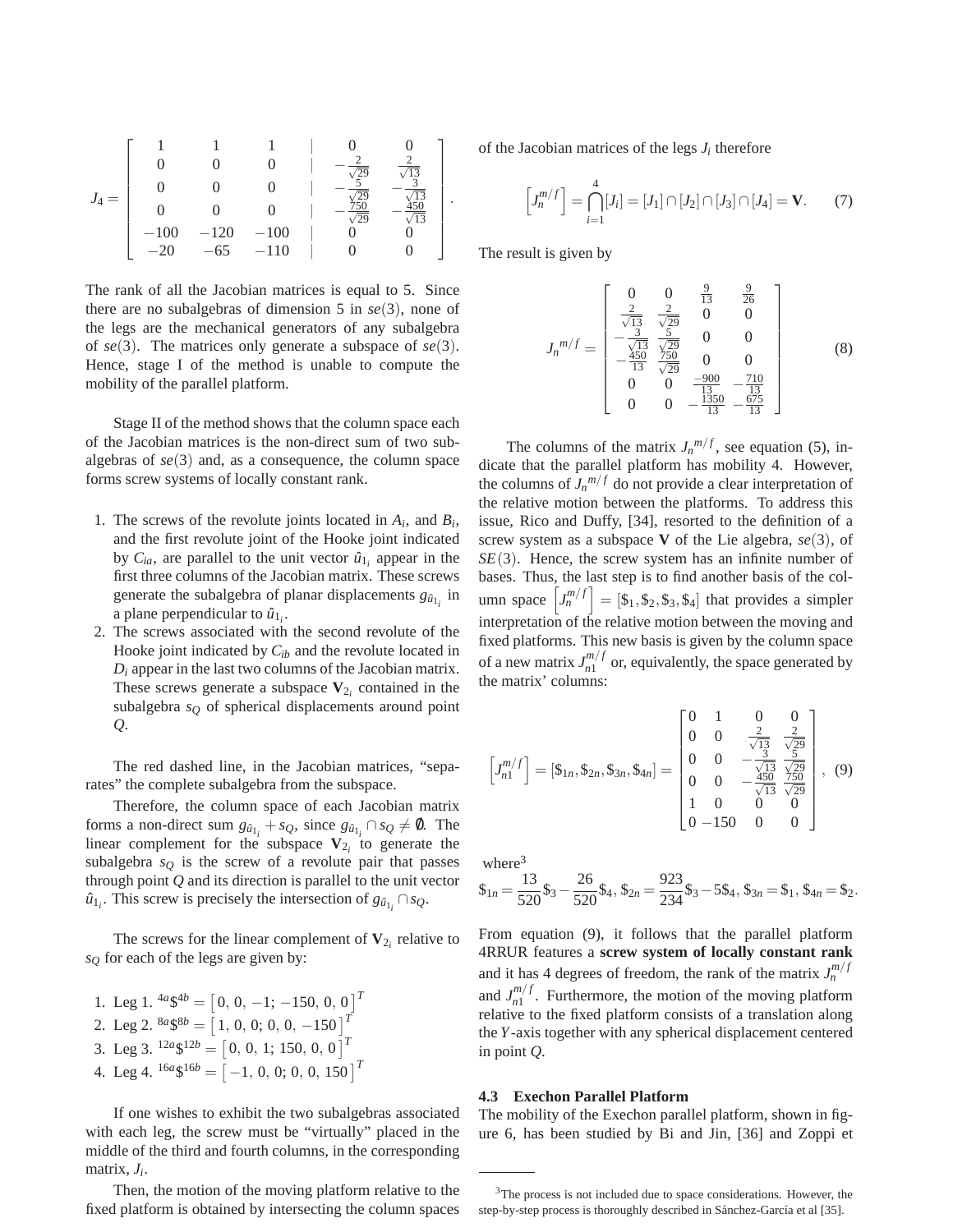al. [37] using heuristic methods. The platform has 3 legs. Two of these legs have the same topology UPR, while the remaining leg has an SPR topology. The Hooke joints can be replaced by two intersecting revolute pairs whose directions are perpendicular. The platform has 10 links, 10 revolute pairs, and 1 spherical pair. The application of the Kutzbach-Grübler criterion indicates that the platform has 1 DOF. A Cartesian coordinate system *OXYZ* is attached to the fixed platform for reference purposes.



Fig. 6. Parallel platform Exechon.

The topology of the two UPR legs, denoted as 1 and 3, are similar. The axes of the first revolute joint of all the Hooke joints, located at points *A<sup>i</sup>* , are coaxial and in the direction of the unit vector  $\hat{u}_{i1}$  parallel to the *X*-axis. The second revolute joint of the Hooke joints located at point *A<sup>i</sup>* and the revolute joints located at point *C<sup>i</sup>* are parallel. These revolute joints have the direction indicated by the unit vector  $\hat{u}_{i2}$ , parallel to the *Z*-axis. The directions of the prismatic pairs located at  $B_i$  are different but both lie in the *XY* plane.

In the topology of the SPR leg, denoted as 2, one can assume that the spherical pair, located at point *A*2, is replaced by three revolute joints whose directions are parallel to the *X*, *Y*, and *Z*-axes respectively. The prismatic pair, located at point *B*2, has a general direction in the *Y Z* plane. Finally, the revolute pair, located at point  $C_2$ , has the direction indicated by the unit vector  $\hat{u}_{25}$ , parallel to the *X*-axis.

The screws coordinates, reference points of the kinematic pairs of each connecting chain, and the corresponding Jacobian matrices are given now. The nomenclature follows figure 6.

**For leg 1.** 
$$
A_1 = (-10, 0, 0), ^1\frac{62}{3}, ^2\frac{63}{3}, B_1, ^3\frac{64}{3}
$$
;   
 $C_1 = (-5, 15, 0), ^4\frac{65}{3}$ .

**For leg 3.** 
$$
A_3 = (10, 0, 0), ^1\$^5; ^5\$^6; B_3, ^6\$^7;
$$
  
 $C_3 = (5, 15, 0), ^7\$^{10}.$ 

$$
J_1 = \begin{bmatrix} 1 & 0 & 0 & 0 \\ 0 & 0 & 0 & 0 \\ 0 & 1 & 0 & 1 \\ 0 & 0 & \frac{1}{\sqrt{10}} & 15 \\ 0 & 10 & \frac{3}{\sqrt{10}} & 5 \\ 0 & 0 & 0 & 0 \end{bmatrix} \quad J_3 = \begin{bmatrix} 1 & 0 & 0 & 0 \\ 0 & 0 & 0 & 0 \\ 0 & 1 & 0 & 1 \\ 0 & 0 & -\frac{1}{\sqrt{10}} & 15 \\ 0 & -10 & \frac{3}{\sqrt{10}} & -5 \\ 0 & 0 & 0 & 0 \end{bmatrix}
$$

**For leg 2.**  $A_2 = (0, 0, 10\sqrt{3}),^1 \frac{6^{2a}}{3}$ ,  $\frac{2a}{3}$ ,  $\frac{2b}{3}$ ,  $\frac{8}{3}$ ,  $B_2$ ,  $\frac{8}{3}$ ,  $\frac{6}{3}$ ,  $C_2 = (0, 15, 5\sqrt{3}),^9 \text{ } \$^{10}.$ 

|                | $\overline{0}$   |                      |             |
|----------------|------------------|----------------------|-------------|
|                | $0 - 10\sqrt{3}$ | $\overline{0}$       |             |
| $10\sqrt{3}$ 0 | $\overline{0}$   | $\frac{\sqrt{3}}{2}$ | $5\sqrt{3}$ |
|                | $\overline{0}$   | $\frac{1}{2}$        | $-15$       |

The rank of both matrices  $J_1$  and  $J_3$  are 4. They do not generate a subalgebra of *se*(3), since they include a rotation around two independent axes. Similarly, the rank of matrix *J*<sup>2</sup> is 5, and it does not generate a subalgebra of *se*(3). Therefore, stage I of the method is unable to determine the platform's mobility. However, stage II of the method determines that the subspaces  $V_1 = V_3$ . These subspaces of *se*(3), generated by legs 1 and 3, are the direct sum of two subalgebras  $r_{O,\hat{i}} \oplus g_{\hat{k}}$  of *se*(3); a subalgebra associated with a rotation around the *X*-axis that passes through point *O* and the subalgebra of planar displacements in a plane perpendicular to the *Z*-axis. The subspace generated by leg 2,  $V_2$ , represents a non-direct sum of two subalgebras  $s_{A_2} + g_{\hat{i}}$ . The first subalgebra *sA*<sup>2</sup> represents the spherical subalgebra associated with point  $A_2$ . The second subalgebra  $g_i$ , represents the subalgebra of planar displacements in a plane perpendicular to the *X*-axis.

Then, the motion of the moving platform relative to the fixed platform is obtained by intersecting the column spaces of the Jacobian matrices of the legs  $J_i$  therefore

$$
\[J_n^{m/f}\] = \bigcap_{i=1}^3 [J_i] = [J_1] \cap [J_2] \cap [J_3] = \mathbf{V} \tag{10}
$$

The vector subspace **V** is given by the column space of the matrix  $J_n$ . The columns of  $J_n$  form a basis for **V** 

$$
J_n{}^{m/f} = \begin{bmatrix} 1 & 0 & 0 \\ 0 & 0 & 0 \\ 0 & 1 & 0 \\ 0 & 0 & 0 \\ 0 & 0 & 1 \\ 0 & 0 & 0 \end{bmatrix}
$$
(11)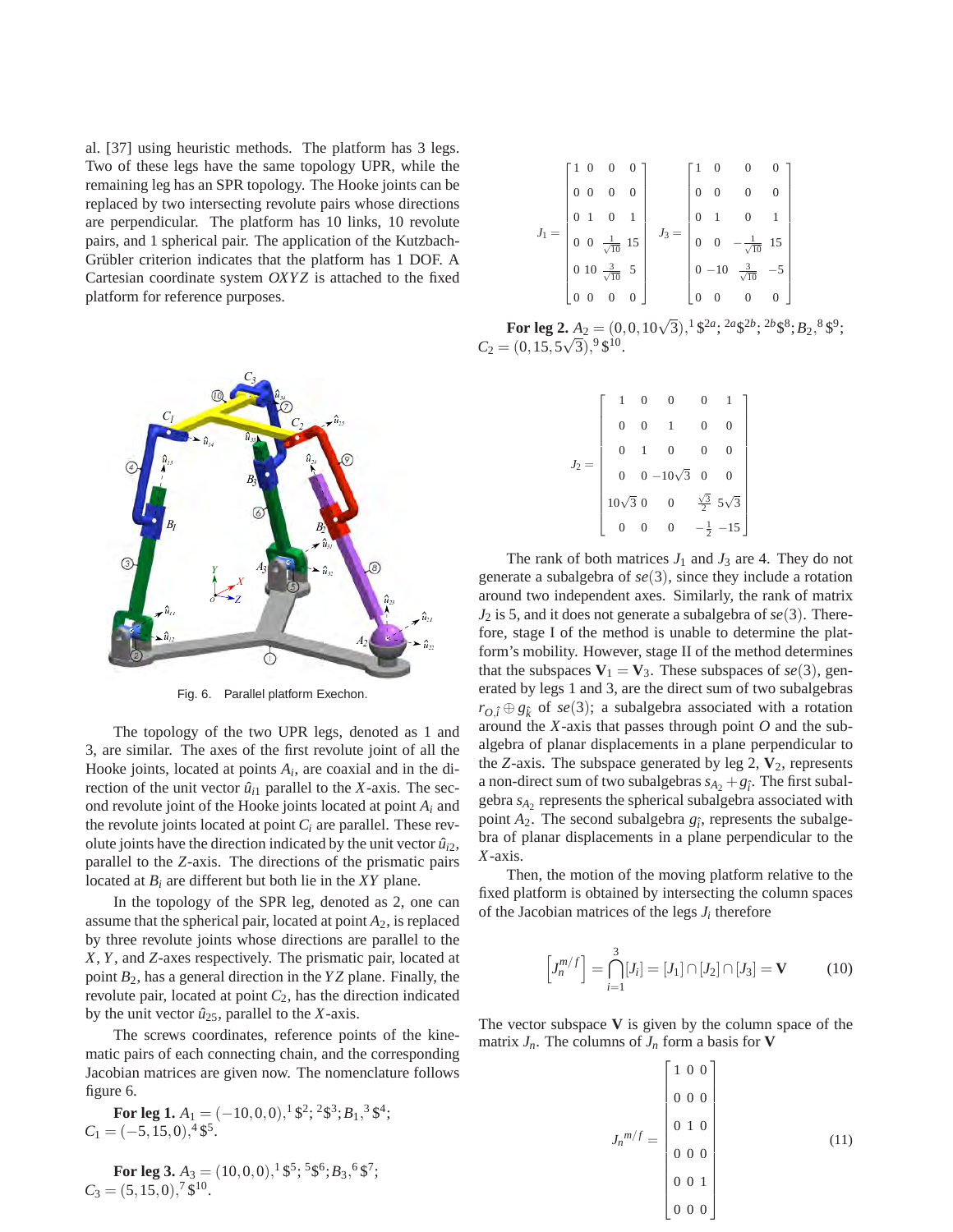From this result, it follows that the moving platform of the Exechon can translate along the *Z*-axis and rotate along the *X* and *Y*-axes passing through the origin  $O$ . Thus, it has three degrees of freedom.

It should be noted that the intersection of the column spaces of the Jacobian matrices of the legs  $J_i$  cannot be blindly computed. The approach followed by Huang and his coworkers, see for example [13], rely on the constraint screws associated with each leg. Huang's approach is equivalent to employing only the first order or velocity analysis of parallel platforms; and it is, in some cases as reported in [16], unable to distinguish between mobile linkages or platforms and structures.

# **5 Parallel platforms whose mobility can be determined using stage III of the method.**

In this section, an example of a parallel platform whose mobility is computed by determining the velocity conditions of the kinematic pairs of at least some connecting chains of the platform will be presented.

## **5.1 Parallel platform 3T-R1-B.b**

Figure 7 presents the parallel platform 3T-R1-B.b proposed by Ting-Li [20]. The platform has 4 connecting chains or legs with the same topology; each leg contains a closed chain. The numbering of the legs is indicated by the common subscript of the points associated with the kinematic pair of the leg. The fixed and moving platforms are links 1 and 22 respectively. The platform has 22 links and 28 kinematic pairs, 8 of them spherical pairs, all the remainder revolute pairs. The application of the Kutzbach-Grübler criterion indicates that the platform has 2 DOF. A coordinate system *OXY Z* has been rigidly attached to the fixed platform.

The kinematic topology of the *i*-th connecting chain is shown in figure 8, and it corresponds to leg 2 of the platform shown in figure 7. Moreover, all the characteristics and results are also valid for the remaining legs.

It should be noted that the axes of the revolute pairs *A<sup>i</sup>* and  $B_i$  of legs 1, 3, and 2, 4 are parallel to  $\hat{u}_{1i}$ , see figure 7. However, this direction changes for each pair of legs. On the contrary, the direction of all the revolute joints  $G_i$ , whose unit vector is  $\hat{u}_{3i}$ , is parallel to the *Y*-axis.

As shown in figure 8 the kinematic pairs  $E_i$  and  $D_i$  are spherical joints that can be replaced by 3 revolute pairs whose axes are linearly independent. Therefore, the directions of the three revolute pairs that substitute the spherical pair are:

- 1. The unit vector  $\hat{u}_{2i}$  is parallel to the rotation axes of the revolute joints at *C<sup>i</sup>* and *F<sup>i</sup>* . The unit vector is different with each connecting chain.
- 2. Another revolute joint at  $E_i$  and  $D_i$  is parallel to the unit vector  $\hat{u}_{1i}$  of each extremity.
- 3. The final revolute joint at  $E_i$  and  $D_i$  is parallel to  $\hat{u}_{3_i}$ , and therefore to the *Y*-axis.

The screws coordinates, reference points of the kinematic pairs of each connecting chain, and the corresponding



Fig. 7. Parallel platform 3T-R1-B.b of 4 DOF.



Fig. 8. Structure of the i-th serial connector chain of the parallel platform 3T-R1-B.b.

matrices are given now. The nomenclature follows figure 7. **For leg 1.**  $A_1 = (200, 40, -90), 1\frac{6}{3}$ ;  $B_1 = (220, 130, -90),$  ${}^{2}\$^{3};C_{1} = (220, 130, -130), {}^{3}\$^{4};D_{1} = (120, 250, -130),$ 

 $^{4a}$ \$ $^{6a}$ , $^{4b}$ \$ $^{6b}$ , $^{4c}$ \$ $^{6c}$ ; $E_1 = (120, 250, -50)$ , $^{6a}$ \$ $^{5a}$ , $^{6b}$ \$ $^{5b}$ , $^{6c}$ \$ $^{5c}$ ;  $F_1 = (220, 130, -50),$ <sup>5</sup>\$<sup>3</sup>;  $G_1 = (120, 350, -90),$ <sup>6</sup>\$<sup>22</sup>

|  |  |  |  |  | $\begin{bmatrix} 0 & 0 & \frac{6}{\sqrt{61}} & 0 & \frac{6}{\sqrt{61}} & 0 & 0 & \frac{6}{\sqrt{61}} & 0 & \frac{6}{\sqrt{61}} & 0 \end{bmatrix}$                                                                                           |  |
|--|--|--|--|--|---------------------------------------------------------------------------------------------------------------------------------------------------------------------------------------------------------------------------------------------|--|
|  |  |  |  |  | 0 0 $\frac{5}{\sqrt{61}}$ 0 $\frac{5}{\sqrt{61}}$ 1 0 $\frac{5}{\sqrt{61}}$ 1 $\frac{5}{\sqrt{61}}$ 1 $\frac{5}{\sqrt{61}}$ 1                                                                                                               |  |
|  |  |  |  |  |                                                                                                                                                                                                                                             |  |
|  |  |  |  |  | $J_1 = \begin{vmatrix} -1 & -1 &   & 0 & -1 & 0 & 0 & -1 & 0 & 0 & 0 & 0 & 0 \\ -40 & -130 &   & \frac{650}{\sqrt{61}} & -250 & \frac{650}{\sqrt{61}} & 130 & -250 & \frac{250}{\sqrt{61}} & 50 & \frac{250}{\sqrt{61}} & 90 \end{vmatrix}$ |  |
|  |  |  |  |  | 200 220 $\vert -\frac{780}{\sqrt{61}} \vert 120 \vert -\frac{780}{\sqrt{61}} \vert 0 \vert 120 \vert -\frac{300}{\sqrt{61}} \vert 0 \vert -\frac{300}{\sqrt{61}} \vert 0 \vert 0 \vert$                                                     |  |
|  |  |  |  |  | $\begin{bmatrix} 0 & 0 & \frac{320}{\sqrt{61}} & 0 & -\frac{900}{\sqrt{61}} & 120 & 0 & -\frac{900}{\sqrt{61}} & 120 & \frac{320}{\sqrt{61}} & 120 \end{bmatrix}$                                                                           |  |

**For leg 2.**  $A_2 = (120, 40, 150), ^2$  \$<sup>7</sup>;  $B_2 = (120, 124, 186),$  $7\$ <sup>8</sup>; $C_2 = (160, 124, 186),$ <sup>8</sup> $\$ <sup>9</sup>; $D_2 = (160, 268, 90),$ <sup>9*a*</sup> $\$ <sup>11*a*</sup>;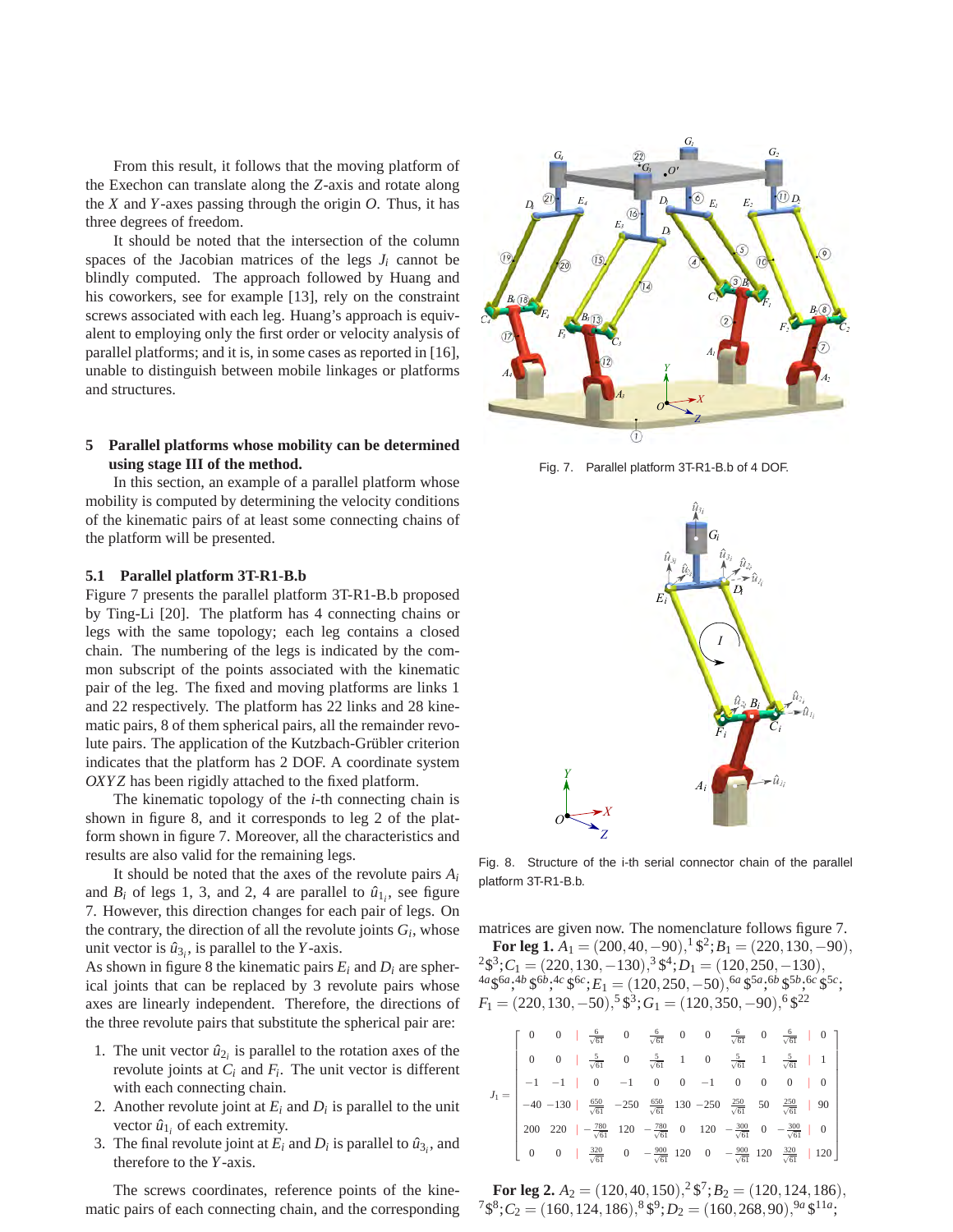$9b\$ \$ $11b,9c\$ \$ $11c$ ; $E_2 = (80,268,90),$  $11a\$ \$ $10c,11b\$ \$ $10b,11c\$ \$ $10c$ ;  $F_2 = (80, 124, 186), ^{10}$  \$<sup>8</sup>;  $G_2 = (120, 320, 90), ^{11}$  \$<sup>22</sup>

|  |  |  |  | $1 \quad 1 \quad 0 \quad 1 \quad 0 \quad 0 \quad 1 \quad 0 \quad 0 \quad 0 \quad 0$                                                   |  |  |
|--|--|--|--|---------------------------------------------------------------------------------------------------------------------------------------|--|--|
|  |  |  |  | 0 0   $\frac{2}{\sqrt{13}}$ 0 $\frac{2}{\sqrt{13}}$ 1 0 $\frac{2}{\sqrt{13}}$ 1 $\frac{2}{\sqrt{13}}$   1                             |  |  |
|  |  |  |  | 0 0 $\frac{3}{\sqrt{13}}$ 0 $\frac{3}{\sqrt{13}}$ 0 0 $\frac{3}{\sqrt{13}}$ 0 $\frac{3}{\sqrt{13}}$ 1 0                               |  |  |
|  |  |  |  | 0 0   0 0 $48\sqrt{13}$ -90 0 $48\sqrt{13}$ -90 0   -90                                                                               |  |  |
|  |  |  |  | 150 186   $-\frac{480}{\sqrt{13}}$ 90 $-\frac{480}{\sqrt{13}}$ 0 90 $-\frac{240}{\sqrt{13}}$ 0 $-\frac{240}{\sqrt{13}}$ 0 $\boxed{0}$ |  |  |
|  |  |  |  | $-40$ -124   $\frac{320}{\sqrt{13}}$ -268 $\frac{320}{\sqrt{13}}$ 160 -268 $\frac{160}{\sqrt{13}}$ 80 $\frac{160}{\sqrt{13}}$   120   |  |  |

**For leg 3.**  $A_3 = (-200, 40, 90), \frac{1}{3} \frac{1}{3} \cdot 12; B_3 = (-220, 130, 90),$ <sup>12</sup>\$<sup>13</sup>; C<sub>3</sub> = (−220, 130, 130),<sup>13</sup> \$<sup>14</sup>; D<sub>3</sub> = (−120, 250, 130),  $^{14a}\$^{16a}$ ,  $^{14b}\$^{16b}$ ,  $^{14c}\$^{16c}$ ;  $E_3 = (-120, 250, 50)$ ,  $^{16a}\$^{15a}$ ;  $16b\frac{1}{2}15b\frac{1}{2}16c\frac{1}{2}15c\frac{1}{2}F_3 = (-220, 130, 50)\frac{15}{2}15c\frac{13}{2}$  $G_3 = (-120, 320, 90), 16 \, \frac{\$22}{2}$ 

|  |  |  |  |  | 0 0 $-\frac{6}{\sqrt{61}}$ 0 $-\frac{6}{\sqrt{61}}$ 0 0 $-\frac{6}{\sqrt{61}}$ 0 $-\frac{6}{\sqrt{61}}$ 0 $\boxed{0}$                                                                                                             |
|--|--|--|--|--|-----------------------------------------------------------------------------------------------------------------------------------------------------------------------------------------------------------------------------------|
|  |  |  |  |  | 0 $\frac{5}{\sqrt{61}}$ 0 $\frac{5}{\sqrt{61}}$ 1 0 $\frac{5}{\sqrt{61}}$ 1 $\frac{5}{\sqrt{61}}$ 1 $\frac{1}{\sqrt{61}}$                                                                                                         |
|  |  |  |  |  | $0 \mid 0 \mid$                                                                                                                                                                                                                   |
|  |  |  |  |  | $J_3 = \begin{bmatrix} 1 & 1 & 0 & 1 & 0 & 0 & 1 & 0 & 0 & 0 & 0 & 0 \ 40 & 130 & -\frac{650}{\sqrt{61}} & 250 & -\frac{650}{\sqrt{61}} & -130 & 250 & -\frac{250}{\sqrt{61}} & -50 & -\frac{250}{\sqrt{61}} & -90 \end{bmatrix}$ |
|  |  |  |  |  | 200 220   $-\frac{780}{\sqrt{61}}$ 120 $-\frac{780}{\sqrt{61}}$ 0 120 $-\frac{300}{\sqrt{61}}$ 0 $-\frac{300}{\sqrt{61}}$   0                                                                                                     |
|  |  |  |  |  |                                                                                                                                                                                                                                   |

**For leg 4.**  $A_4 = (-120, 40, -150), 1\,$ \$<sup>17</sup>; *B*<sup>4</sup> = (−120,124,−186), <sup>17</sup> \$ <sup>18</sup>;*C*<sup>4</sup> = (−160,124,−186),  $18\frac{19}{5}$ ;  $D_4 = (-160, 268, -90), \frac{19a}{5}$  \$  $21a, 19b$  \$  $21b, 19c$  \$  $21c$ ;  $E_4 = (-80, 268, -90), \frac{21a}{20}, \frac{20a}{25}, \frac{21b}{5}, \frac{20b}{5}, \frac{21c}{5}, \frac{20c}{5}$  $F_4 = (-80, 124, -186), \frac{20}{3}$  \$<sup>28</sup>;  $G_4 = (-120, 320, -90), \frac{21}{3}$  \$<sup>22</sup>  $J_4 =$ f  $-1$  -1 | 0 -1 0 0 -1 0 0 0 | 0 0 0  $\frac{2}{\sqrt{13}}$  0  $\frac{2}{\sqrt{13}}$  1 0  $\frac{2}{\sqrt{13}}$  1  $\frac{2}{\sqrt{13}}$  1 0 0  $\frac{3}{\sqrt{13}}$  0  $-\frac{3}{\sqrt{13}}$  0 0  $-\frac{3}{\sqrt{13}}$  0  $-\frac{3}{\sqrt{13}}$  0 0 0 | 0 0  $-48\sqrt{13}$  90 0  $-48\sqrt{13}$  90 0 | 90 150 186  $\vert -\frac{480}{\sqrt{13}}$  90  $\vert -\frac{480}{\sqrt{13}}$  0 90  $\vert -\frac{240}{\sqrt{13}} \vert$  0  $\vert -\frac{240}{\sqrt{13}} \vert$  0 40 124 |  $-\frac{320}{\sqrt{13}}$  268  $-\frac{320}{\sqrt{13}}$  -160 268  $-\frac{160}{\sqrt{13}}$  -80  $-\frac{160}{\sqrt{13}}$  | -120 1 

Pseudo Jacobian matrices of the connecting chains are shown next. Their common rank of these matrices is 5. They are not actual Jacobian matrices due to the presence of the screws associated with the kinematic pairs within the closed-loop of each connecting chain. These screws correspond from the third to the tenth columns "bracketed"  $J_{1r}$  = by red and dashed lines.

All the Jacobian matrices associated with each of the connecting chains have rank 5. Since *se*(3) does not have a subalgebra of dimension 5, stage I of the method is unable to determine the mobility of the parallel platform. Similarly, stage II of the method is unable to find screw systems of locally constant rank that can be expressed as a sum, direct or not, of two subalgebras of *se*(3). One can assume that the presence of the closed-loop makes it impossible to find the sum of any subalgebras.

As already indicated, each connecting chain has a closed-loop formed by the parallelogram  $C_i$ ,  $D_i$ ,  $E_i$ ,  $F_i$ . The corresponding Jacobian matrix is given by the 8 screws of the two revolute and two spherical pairs that belong to the loop. Therefore, stage III of the method is employed to find, if possible, velocity conditions that may reduce the pseudo-Jacobian matrices. In the case of closed-loops, the velocity conditions are obtained by carrying out the velocity analysis of the closed-loop given by

$$
\omega_{C_i} \mathcal{S}_{C_i} + \omega_{D_{i_a}} \mathcal{S}_{D_{i_a}} + \omega_{D_{i_b}} \mathcal{S}_{D_{i_b}} + \omega_{D_{i_c}} \mathcal{S}_{D_{i_c}}
$$

$$
+ \omega_{E_{i_a}} \mathcal{S}_{E_{i_a}} + \omega_{E_{i_b}} \mathcal{S}_{E_{i_b}} + \omega_{E_{i_c}} \mathcal{S}_{E_{i_c}} + \omega_{F_i} \mathcal{S}_{F_i} = \vec{0} \quad (12)
$$

where the actual screw in equation (12), depends on the corresponding leg. The velocity analysis yields the following conditions:

$$
\omega_{D_{i_b}} = \omega_{F_i} = -\omega_{C_i} = -\omega_{E_{i_b}},\tag{13}
$$

$$
\omega_{D_{i_a}} = -\omega_{E_{i_a}}, \qquad \omega_{D_{i_c}} = \omega_{E_{i_c}} = 0 \tag{14}
$$

The reduced screw system associated with the closed loop becomes

$$
\omega_{C_i}\left[\left(\$_{D_{i_b}}-\$_{C_i}\right)-\left(\$_{F_i}-\$_{E_{i_b}}\right)\right]+\omega_{D_{i_a}}\left(\$_{D_{i_a}}-\$_{E_{i_a}}\right)\quad(15)
$$

Equation (13) represents the relationship between the angular velocities of the revolute pairs parallel to  $\hat{u}_{2i}$  that belong to loop I, shown in figure 8. Similarly, the first equation in (14) represents the relationship between the angular velocities of the revolute pairs parallel to  $\hat{u}_{1i}$  that belong to loop I. Finally, the second equation in equation (14) indicates that both angular velocities are zero. Hence the screws  $\mathcal{S}_{D_i}$  and  $\$_{E_{i_c}}$  will be discarded in the analysis. Furthermore

$$
\$R_1 = \$D_{i_b} - \$C_i = \$F_i - \$E_{i_b}
$$
 and  $\$R_2 = \$D_{i_a} = \$E_{i_a}$ 

These two "equivalent" screws substitute the columns 3 to 10 of these pseudo-Jacobian matrices and also appear between red dashed lines. The results of this step are the following reduced Jacobian matrices whose ranks are all equal to 5.

|            | $\mathbf{0}$   |          | $\Omega$         | $\theta$         | $\Omega$     | 0            |            |                  |                                  | $\Omega$       |              |              |          |
|------------|----------------|----------|------------------|------------------|--------------|--------------|------------|------------------|----------------------------------|----------------|--------------|--------------|----------|
|            | $\mathbf{0}$   |          | $\mathbf{0}$     | $\overline{0}$   | $\Omega$     |              |            |                  | $\overline{0}$                   |                |              |              |          |
|            |                |          |                  | $\overline{0}$   | $-1$         | $\theta$     |            | $\boldsymbol{0}$ | $\theta$                         |                |              | 0            |          |
| $r =$      |                | $-40$    | $-130$           | $\mathbf{0}$     | $-250$       | 90           | $J_{2r} =$ | $\overline{0}$   | $\overline{0}$                   | $-48\sqrt{13}$ | $\mathbf{0}$ | $-90$        |          |
|            | 200            |          | 220              | $\boldsymbol{0}$ | 120          | $\mathbf{0}$ |            | 150              | 186                              | $\mathbf{0}$   | 90           | $\theta$     |          |
|            | $\overline{0}$ |          | $\mathbf{0}$     | $20\sqrt{61}$    | $\mathbf{0}$ | 120          |            |                  | $-40 - 124$                      | $\overline{0}$ | $-268$       |              | $120 \;$ |
|            |                |          |                  |                  |              |              |            |                  |                                  |                |              |              |          |
|            |                |          |                  |                  |              |              |            |                  |                                  |                |              |              |          |
|            |                |          | $\theta$         | $\mathbf{0}$     | 0            |              |            |                  |                                  |                | $^{-1}$      |              |          |
|            |                |          | $\boldsymbol{0}$ | $\mathbf{0}$     | $\mathbf{0}$ |              |            | $\boldsymbol{0}$ | $\mathbf{0}$                     | $\mathbf{0}$   | $\mathbf{0}$ |              |          |
|            |                |          |                  | $\boldsymbol{0}$ |              |              |            | $\boldsymbol{0}$ |                                  | $\mathbf{0}$   | $\mathbf{0}$ | $\theta$     |          |
| $J_{3r} =$ |                | 40       | 130              | $\overline{0}$   | 250          | $-90$        | $J_{4r} =$ | $\mathbf{0}$     | $\begin{matrix}0\\0\end{matrix}$ | $48\sqrt{13}$  | $\mathbf{0}$ | 90           |          |
|            |                |          | 200 220          | $\mathbf{0}$     | 120          | $\mathbf{0}$ |            |                  | 150 186                          | $\mathbf{0}$   | 90           | $\mathbf{0}$ |          |
|            |                |          | $\Omega$         | $-20\sqrt{61}$   | $\theta$     |              |            |                  | 124                              | $\mathbf{0}$   | 268          |              |          |
|            |                | $\theta$ |                  |                  |              | $-120$       |            | 40               |                                  |                |              | $-120$       |          |

Since the rank of all the pseudo-Jacobian matrices is 5, and there is no a subalgebra of *se*(3) of dimension 5, it is clear that the connecting chains do not generate a subalgebra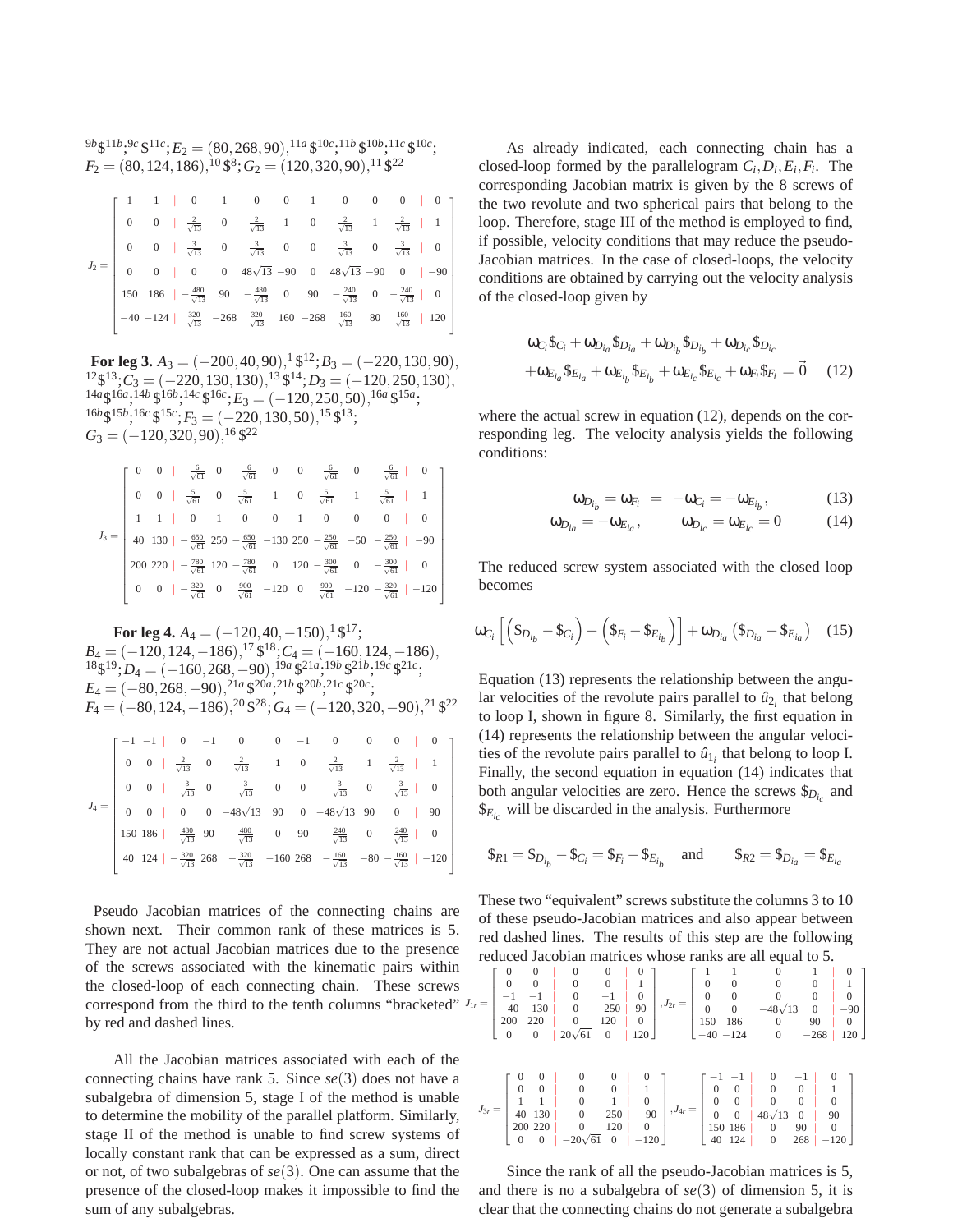of *se*(3). Therefore, the application of stage I of the method is, again, unable to compute the mobility of the parallel platform. However, stage II of the method reveals that the subspace generated by each connecting chain is given by the direct sum  $x_{\hat{u}_{1_i}} \oplus r_{G_i, \hat{u}_{3_i}}$  of a Schönflies subalgebra and a revolute pair. The unit vector  $\hat{u}_{1_i}$  is  $\hat{k}$  for legs 1 and 3; and  $\hat{i}$ for legs 2 and 4. The revolute  $r_{G_i, \hat{u}_{3_i}}$  has, also the common direction,  $\hat{j}$ , but the location of the revolute axis is different for each chain.

In that case, the mobility of the platform can be found by the intersection of the subspaces of *se*(3) associated with the matrices  $J_i$  obtained after applying the conditions revealed by the velocity analysis; namely

$$
[J_f] = \bigcap_{i=1}^{4} [J_{ir}] = [J_{1r}] \cap [J_{2r}] \cap [J_{3r}] \cap [J_{4r}] = x_{\hat{j}} \tag{16}
$$

The relative motion between the platforms is given the subalgebra of  $se(3)$  generated by the columns of matrix  $J_f$ . It should be noted that these columns are linearly independent

$$
J_f = \begin{bmatrix} 0 & 0 & 0 & 0 \\ 1 & 0 & 0 & 0 \\ 0 & 0 & 0 & 0 \\ -90 & 0 & -1 & 0 \\ 0 & -5 & 0 & 3 \\ 120 & -19 & 0 & -7 \end{bmatrix}
$$
 (17)

It is straightforward to realize that the relative motion is a Schönflies  $x_j$  subalgebra that represents a spatial translation together with a rotation around the*Y*-axis. Thus, the mobility of the parallel platform, which is equal to the rank of  $J_f$  is 4. Hence, the parallel platform 3T-R1-B.b has 4 degrees of freedom. The same result was obtained by Yang et al. [20], but in this contribution, the result was obtained following a simpler process based only on the properties of the screw algebra.

#### **6 Conclusions.**

The method presented in this contribution provides a well-founded theoretical approach the correct determination of the mobility of a wide range of fully parallel platforms. The theoretical basis of the method is a careful application of the Lie algebra *se*(3) of the special Euclidean group, *SE*(3), isomorphic to screw algebra. The only requirements are a sound understanding of the subalgebras and subspaces of *se*(3), the concept of sum of subalgebras, and the conditions imposed by the presence of closed chains in the legs of the parallel platforms. The method can be implemented using symbolic algebra software, so that tedious computations can be completely avoided. It must be noted that the method presented in this contribution determines, without any problem, the mobility of all parallel platforms proposed by Yang et al. [20], without resorting to the rather complex variety

of conditions presented there. Finally, this contribution reveals the need for a more complete classification of fully parallel platforms, and for a renewed version of the work of Gogu, [1], that should review critically the newly developed mobility criteria. Both endeavors remain important, yet unfulfilled, tasks.

## **Acknowledgements**

The first and fourth author thank CONACYT, the Mexican Council on Science and Technology, for the graduate scholarships that allow them to pursue a M. Sc. degree, grant number 794478, at the Universidad de Guanajuato and a Ph. D. at King's College, London, U.K., grant number 440753, respectively. The second and third authors thank CONACYT and the Universidad de Guanajuato, in particular to the Mechanical Engineering Department, for their continuous support.

#### **References**

- [1] Gogu, G., 2005, Mobility of Mechanisms: A Critical Review, *Mech. Mach. Theory*, **40**, pp. 1068-1097.
- [2] Hervé, J.M., 1978, Analyse Structurelle des Mécanismes par Groupe des Déplacements, Mech. *Mach. Theory*, **13**, pp. 437-450.
- [3] Rico J.M., Jesús Cervantes-Sánchez J., Olivares-Conraud E., 2019, On the History of the Discovery of the Subgroups of the Euclidean Group. In: Uhl T. (eds) Advances in Mechanism and Machine Science. IFToMM WC 2019, Sringer, Cham, pp. 1233-1239
- [4] Fanghella, P. and Galletti, C., 1995, Metric Relations and Displacement Groups in Mechanism and Robot Kinematics, *ASME J. Mech. Des.*, **117**, pp. 470-478.
- [5] Fanghella, P. and Galletti, C., 1994, Mobility Analysis of Single-Loop Kinematic Chains: An Algorithmic Approach Based on Displacement Groups, *Mech. Mach. Theory*, **29**, pp. 1187-1204.
- [6] Rico, J. M., Aguilera, L. D., Gallardo, J., Rodríguez, R., Orozco, H., and Barrera, J. M., 2006, A group theoretical derivation of a more general mobility criterion for parallel manipulators, *P*. I. Mech. Eng. C-J. Mech., **220**. pp. 969-987.
- [7] Ball, R.S., 1900, *A Treatise on the Theory of Screws.* Cambridge: Cambridge University Press.
- [8] Voinea, R. P. and Atanasiu, M. C., 1962, Theórie Géométrique des vis et Quelquels Applications à la Théorie des Mécanismes, *Revue Méc. appl. Buc.*, 7, pp. 845-860.
- [9] Hunt, K. H., 1978, *Kinematic Geometry of Mechanisms.* Oxford: Oxford University Press.
- [10] Selig, J.M., 1996, *Geometrical Methods in Robotics*, New York: Springer Verlag.
- [11] Rico, J. M., Aguilera, L. D., Gallardo, J., Rodríguez, R., Orozco, H. and Barrera J.M., 2006, A More General Mobility Criterion for Parallel Platforms, *ASME J. Mech. Des.* **128**, pp. 207-219.